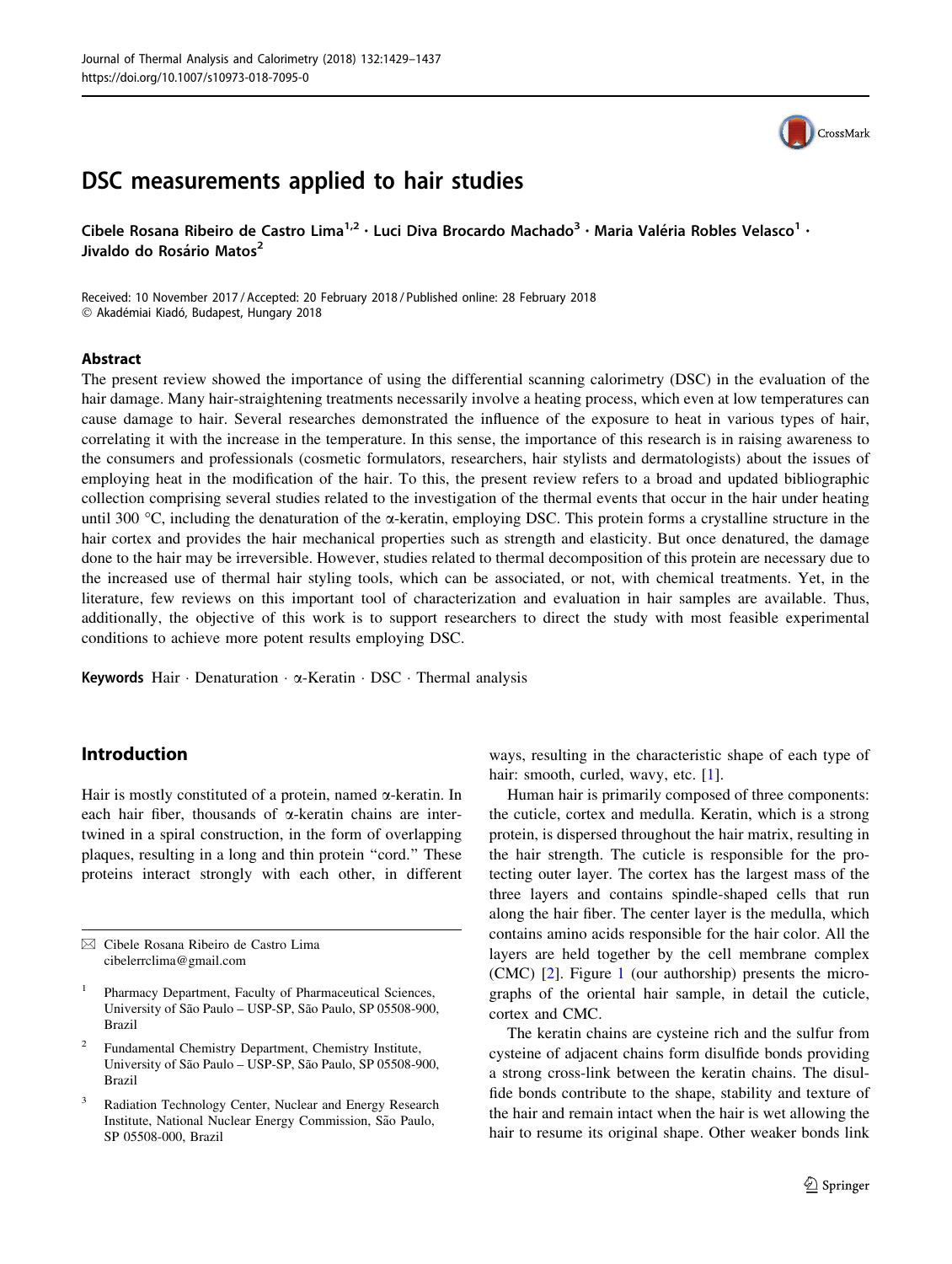<span id="page-1-0"></span>Fig. 1 Micrograph of the oriental hair sample with details to a cortex, b cuticle and c CMC [[33](#page-7-0)]



the keratin polypeptide chains together such as van der Waals interactions, hydrogen bonds and Coulombic interactions known as salt links [\[3](#page-7-0)].

Human hair is similar to wool fiber in chemical compositions and molecular structures [[4–7\]](#page-7-0), and many physical properties of these materials are determined by the microfibril–matrix complex: helical, low-sulfur microfibrils embedded in a non-helical high-sulfur matrix [[8\]](#page-7-0).

Differential scanning calorimetry (DSC) and thermogravimetry (TG) are thermal analysis techniques that have been used to explore various biological materials such as hair, for example. This work aimed to collect several scientific publications that investigate and contribute to the expansion of knowledge regarding the denaturation process of  $\alpha$ -keratin in hair. This review is about the application of DSC in the investigation of the hair, but in some of the reviewed researches, the TG was used as an associated technique and it was incorporated in this work. According to [[9\]](#page-7-0), four main parameters of DSC are important to analyze the hair samples: peak temperature of the dehydration event (1) and water removal enthalpy (2), peak temperature of the denaturation event (3) and denaturation enthalpy of the  $\alpha$ -helix of keratin (4); this latter event indicates the changes that occur in the crystalline structure of the fiber. To facilitate discussion in DSC analysis, some abbreviations to quote variables common to all publications were used: peak temperature and water removal enthalpy are  $T_d$  and  $\Delta H_d$ , respectively; peak temperature and enthalpy of denaturation of the  $\alpha$ -helix of keratin are  $T_D$  and  $\Delta H_D$ , respectively. In the case of human hair, there are two dominant components: (1) intermediate filaments (IFs) that are embedded in an amorphous matrix containing the (2) proteins associated with intermediate filaments (IFAPs). The IFs correspond to the crystalline filamentous phase embedded in matrix, which also comprises the remainder of the morphological components, such as the IFAPs (main component), but also including the cuticle and CMC. The IFs have a  $\alpha$ -helix structure and the organization of these filaments; the bonds to other filaments and their support function depend on IFAPs [[10\]](#page-7-0). These components, to a large extent, determine the mechanical properties of hair, which, according to their molecular structure, are important for the performance and effects of cosmetic treatments to be studied.  $\Delta H_D$  depends on the amount and structural integrity of the IF helical material, while the decomposition temperature is kinetically controlled by the IFAPs in which the IFs are incorporated into the human hair cortex. The higher the cross-link density in IFAPs and the higher their viscosity, difficult the  $\alpha$ -helix to  $\beta$ -sheet transition in the IFs and vice versa [[10,](#page-7-0) [11](#page-7-0)]. This fact reflects in the mechanical properties of the hair, such as elasticity and strength.

Over time, the thermal behavior of hair keratin has been studied by two ways of measuring DSC: dry and wet medium (aqueous medium during the heating phase). So, the results obtained by different authors (and described in this review) are results of the different methods employed in the experiments. In the literature, there is a large amount of studies debating what can occur in the endothermic event of the denaturation of the  $\alpha$ -keratin, more precisely about the physical meanings of the values of enthalpy and  $T<sub>D</sub>$  of that process. The literature reported that in dry-DSC conditions, the results showed that hair  $\alpha$ -keratin has a characteristic endothermic peak at  $\sim 230$  °C under heating, which did not occur with wet-DSC conditions, when this event is pronounced at  $\sim 150$  °C. In the DSC studies on human hair with various moisture contents, [\[12](#page-7-0)] similar results were found. According to [\[13](#page-7-0)] ''dry-DSC'' experiments at temperatures above 230  $\degree$ C show the melting (thermal denaturation) of  $\alpha$ -helices and pyrolysis of the matrix, simultaneously. The ''wet-DSC'' measurements seem to enable the separation of the effects related to ordered regions from those of material pyrolysis. And the data from ''wet-DSC'' experiments cannot be evaluated without the knowledge of the contribution of the interface between IFs and IFAPs [[13\]](#page-7-0).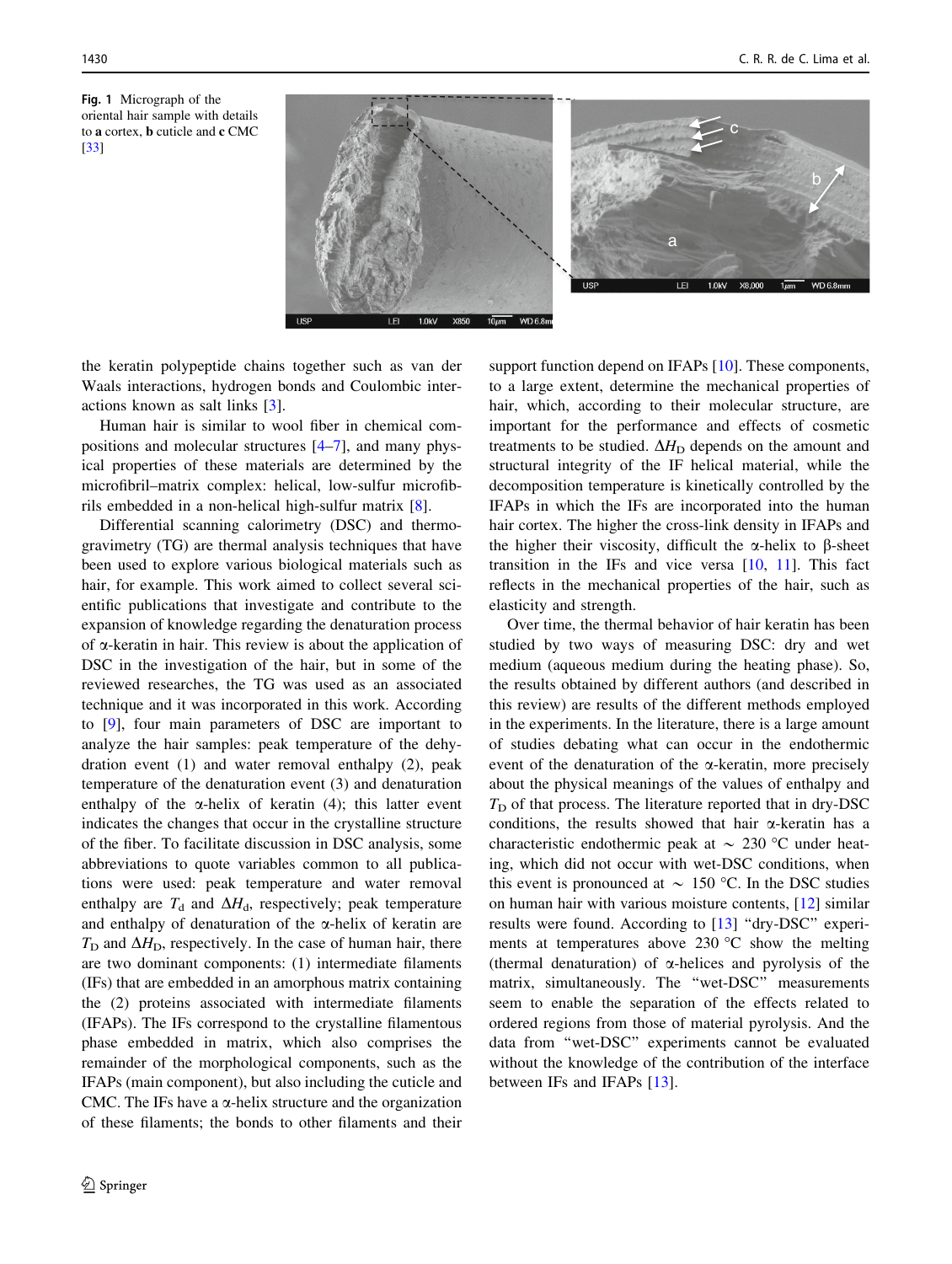#### Dry- and wet-DSC measurements

Dry-DSC measurements comprise investigations carried out allowing the hair keratin content to evaporate with the increase in temperature and humidity. Research in dry environments shows endothermic effects above 200 °C, sometimes with the presentation of double peaks in the curve [[14,](#page-7-0) [15\]](#page-7-0). Wet-DSC measurements investigate the hair keratin in excess of water, in sealed and resistant pressure capsules that maintain the water during the heating. This method shows the endothermic effects around 150  $\degree$ C. The analysis of the endothermic peaks shows that any of the methods is based on the model of physical and mechanical properties that describe the behavior of keratin fibers and the similarities with the heating behavior of globular proteins [[9–11\]](#page-7-0).

## Hair studies employing DSC: the evolution of studies

The first studies involving thermal analysis of keratin sample of wool fibers revealed the similarity of these materials with the keratin present in human hair keratin  $[16–20]$  $[16–20]$ .

A search in the literature has found that in 1960, [[16\]](#page-7-0) were early authors investigating the thermal properties of various keratin fibers by differential thermal analysis (DTA). The authors observed that when a hair fiber is heated, a series of changes and/or phases occurs that precede its degradation, which was around  $230$  °C. They reported that between 80 and 140  $^{\circ}$ C the removal/evaporation (endothermic event) of the water freely and strongly attached to the hair fiber occurs. The authors noted the presence of two events: at approximately 110  $\degree$ C, representing the loss of adsorbed water and another at about 160  $\degree$ C referring to the endothermic loss of strongly bound water at the hydrophilic sites in the hair fibers.

In 1963, [\[17](#page-7-0)] evaluated different samples of wool and goat hair by DTA and no significant differences were observed between the studied samples. The DTA curves presented three endothermic events: between 130–145, 220–230 and 230–250  $\degree$ C, which the authors attributed to water vaporization, carbonization and the release of gaseous decomposition and liquefaction products, respectively.

In 1972, [[21\]](#page-7-0) studied virgin and chemically treated hair samples by TG/DTA. The authors reported an event of thermal decomposition by TG with loss of mass at 252  $^{\circ}$ C for virgin hair samples and observed that this temperature increases with different types of treatments (with 37% formaldehyde solution: 276 °C, and 30%  $H_2O_2$  solution:

270 °C). They explain that this fact is due to the high reactivity of the formaldehyde with the functional groups of keratin. The DTA results evidenced the endothermic fusion and  $T_D$  at 235 and 243 °C, respectively, in virgin hair samples, and these increased in the treated hair samples (with formaldehyde solution 36%: 240 and 252 °C,  $H_2O_2$  30% solution: 250 and 270 °C). Formaldehyde is a straightener active agent, but currently Brazilian Government Health Agency (ANVISA) prohibits it, since it was proved to be very harmful to health in certain concentrations. However, some cosmetic industries still manufacture (illegally) products containing formaldehyde to straighten the hair (called ''progressive brushes'' or ''acidic brushes'').

Later,  $[8]$  $[8]$  in 1987 and  $[22]$  $[22]$  in 1992 showed that the  $T_D$ could be detected adequately and also evaluated for fibers by dry-DSC (value obtained around 240  $^{\circ}$ C). In 1992, [[15\]](#page-7-0) used DSC to study the interactions between water and keratin of the treated and untreated Caucasian hair samples. According to the authors, removal of loosely bound water occurred at about 70  $\degree$ C and melting/denaturation of the  $\alpha$ helix at about  $233$  °C. Dry-DSC measurements in virgin, bleached and permanently wavy hair samples were investigated by [[20\]](#page-7-0). In the virgin hair samples, the authors observed DSC curves with double peaks. They attributed these results to the different cortical cell fractions in terms of cysteine content. They observed that bleaching hair shifted the  $T<sub>D</sub>$  to higher temperatures and a decrease in the area of the denaturation peak and attributed this to loss of crystalline material  $(\Delta H_D)$ .

In 2005, [\[23](#page-7-0)] obtained similar results, which related an increase in the  $T_D$  after hair tresses were bleached and chlorinated. According to them, this increase is due to the fact that these two processes promote the increase in ionic interactions, increasing the stability of the keratin structure and changing the denaturation temperature to higher values. The reactive environment may have increased the concentration of cysteic acid, produced by the oxidation of cystine and as a consequence shifting the denaturation temperature to higher values. In contrast,  $\Delta H_{\rm D}$  values decreased with the increased immersion time in the oxidant solution. That is, more energy was required to disrupt the keratin crystalline structure of the untreated hair than to disrupt the chemically treated hair. According to [[24\]](#page-7-0), in 2010, this increase in  $T<sub>D</sub>$  is indicative of some weakening of the fiber, possibly due to new molecular forces set up within it compensating or even overriding the effects of the lost disulfide bonds.

Corroborating the data obtained by [\[22](#page-7-0), [23\]](#page-7-0) and [\[24](#page-7-0)], Fig. [2](#page-3-0) shows our results (dry-DSC measurements) employing virgin and bleached Caucasian hair samples. The experimental conditions of these results are described in a separate section further below. The DSC curves of the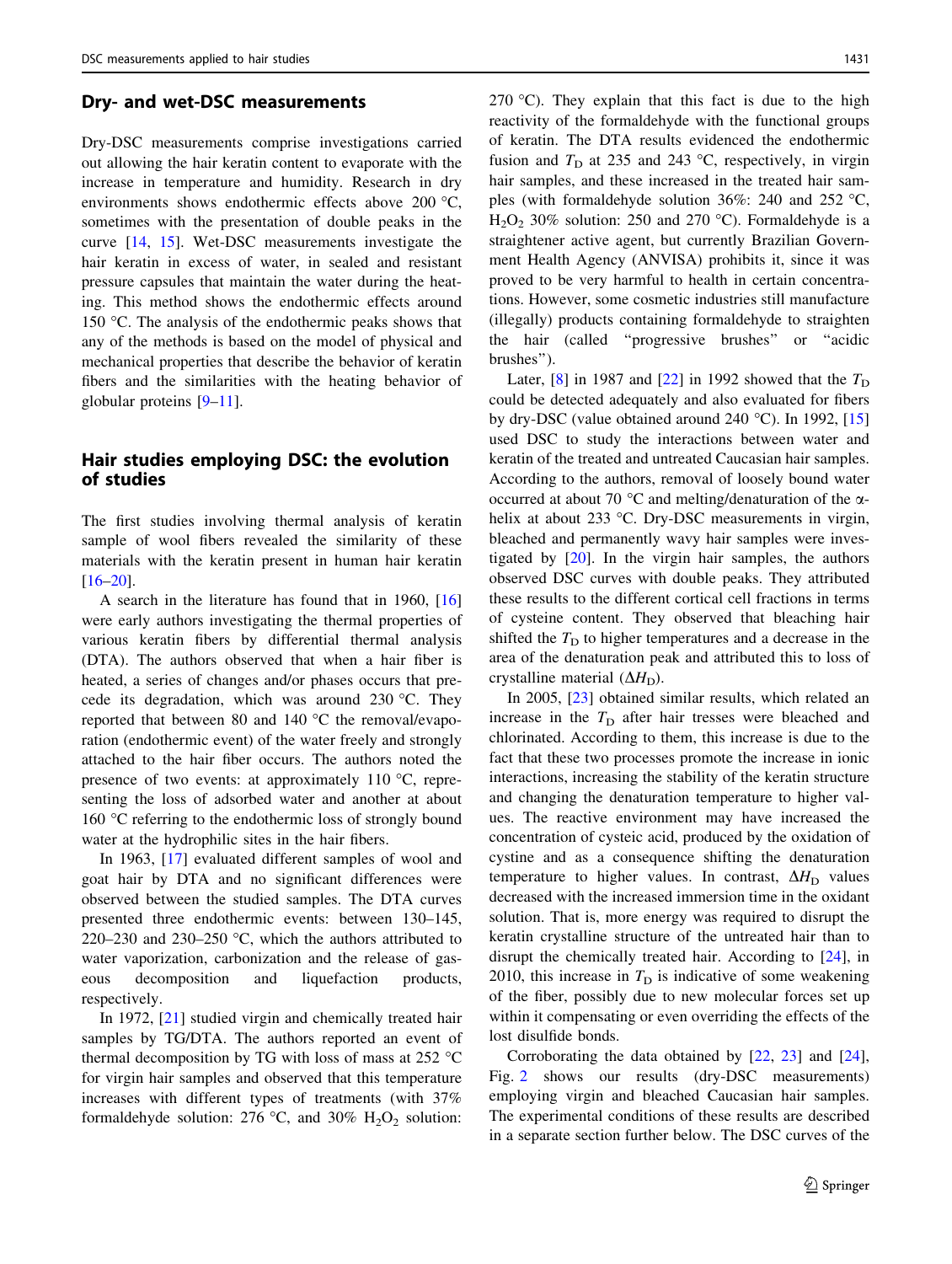<span id="page-3-0"></span>

Fig. 2 DSC curves obtained at 10 °C min<sup>-1</sup> under N<sub>2</sub> atmosphere  $(50 \text{ mL min}^{-1})$ , partially closed Al capsule containing 2 mg of virgin and bleached Caucasian hair samples [[33](#page-7-0)]

bleached hair sample exhibited an increase in the  $T<sub>D</sub>$ , from 236 to 245 °C. The virgin and bleached hair samples showed denaturation enthalpy at 7.0 and 6.0 J  $g^{-1}$ , respectively. Wortmann et al. [[10\]](#page-7-0) and Marsh et al. [[25\]](#page-7-0) observed the opposite behavior in  $T<sub>D</sub>$  in bleached hair tresses, but these results were obtained in wet-DSC medium. The authors reported that bleaching promotes increased cysteic acid concentration and thus increased ionic interactions. In the wet medium, the increase in the content of anionic groups induces an increase in water content. This fact leads to a continuous decrease in the viscosity of the matrix and thus  $T<sub>D</sub>$ . Some authors attribute this change to a matrix plasticization or loss of matrix cross-linking density (formation of a three-dimensional cross-link). When the keratin matrix is plasticized by water, denaturation of  $\alpha$ -helix microfilaments occurs at lower temperatures [[26\]](#page-7-0).

In 1993, [[27\]](#page-7-0) showed that the cross-link density of the matrix that surrounds the intermediate filaments kinetically controls the  $T_D$  of the hair samples. The new forces, which may be hydrogen or salt linkages, are susceptible to moisture, but still capable of rendering thermal stability to the fiber, at least under the ambient conditions. In fact, the authors have reported that in the wet-DSC the  $T_D$  decreases after bleaching of the hair. According to the authors, the pattern of changes in the  $T<sub>D</sub>$  is due to the UV-induced cross-linking within the cortex region. The marked increase in  $T<sub>D</sub>$  after bleaching is attributable to the more even distribution of these new bonds within bleached hair than that in the UV-exposed virgin hair. A study, in 1995, developed by [[28](#page-7-0)] evaluated dyed and undyed hair by DSC. The authors showed that the dyed hair samples presented a greater tendency to absorb water/moisture than the undyed hair samples. They also reported that dyed hair showed a significantly higher tendency to bind to the water more

strongly, based on the  $T_D$  and  $\Delta H_D$ . In our study, there was an increase in  $\Delta H_d$  values of bleached Caucasian hair samples, corroborating the results obtained by [[28\]](#page-7-0), as shown in Table 1.

Several studies of the literature describe this phenomenon as a consequence of the greater porosity of the bleached hair [\[23](#page-7-0), [29–33](#page-7-0)].

In 1997, [[14\]](#page-7-0) developed a method by wet-DSC to analyze wool samples using silicone as a mean of analysis and there were similarities in the thermal characteristics of human hair and the wool keratin samples. In a later study, in 1999, [\[34](#page-7-0)] studied the thermal behavior of Caucasian hair samples by DSC employing the method previously developed, but using two different means: silicone and water. According to the results, silicone showed to be effective a mean to determine the thermal melting enthalpy of crystals of a-helix of human hair samples. The results indicated that human hair samples ( $\Delta H_D = 14.5$  J g<sup>-1</sup>) are more crystalline than wool samples  $(\Delta H_D = 10.0 \text{ J g}^{-1})$ . In 1998, [[11\]](#page-7-0) confirmed that orthocortex cells have a lower melting temperature than para-cortex cells. The orthocortex has a lower concentration of disulfide bonds than the para-cortex. They considered that the occurrence of the keratin denaturation double endotherm of the wool sample is probably due to the content of the cysteine and disulfide bonds, being sufficiently greater to separate the peaks. The DSC curve showed the two peaks of denaturation of keratin at 230 and 240  $^{\circ}$ C, referring to ortho- and para-cortical cells, respectively. In 2002, [\[10](#page-7-0)] studied the effects of chemical treatments in hair by wet-DSC and noted that the denaturation enthalpy depends on the amount and structural integrity of the material  $\alpha$ -helical intermediate filaments in the cortex of human hair. This dependency showed that morphological components were similarly affected by bleaching, cosmetic treatment that involves oxidative substances.

The bleaching increases the porosity of the hair, which also increases the water absorption, causing damages to the hair (like the decrease in the protein structure) when the same is heated by thermal hair styling tools. In this way, it is important to emphasize that thermal hair styling tools should not be used in wet hair and the use of the cosmetic thermal protector before these treatments is a

Table 1 Dry-DSC measurements of virgin and bleached Caucasian hair samples (22.0  $\pm$  2.0 °C; 20.0  $\pm$  2.0% R. H.) [[33](#page-7-0)]

| Sample        | $T_A$ /°C | $\Delta H_d$ /J g <sup>-1</sup> | $T_D{}^{\circ}C$ | $\Delta H_{\rm D} / J$ g <sup>-1</sup> |
|---------------|-----------|---------------------------------|------------------|----------------------------------------|
| Virgin hair   | 96        | 203                             | 236              | 7.0                                    |
| Bleached hair | 96        | 234                             | 245              | 6.0                                    |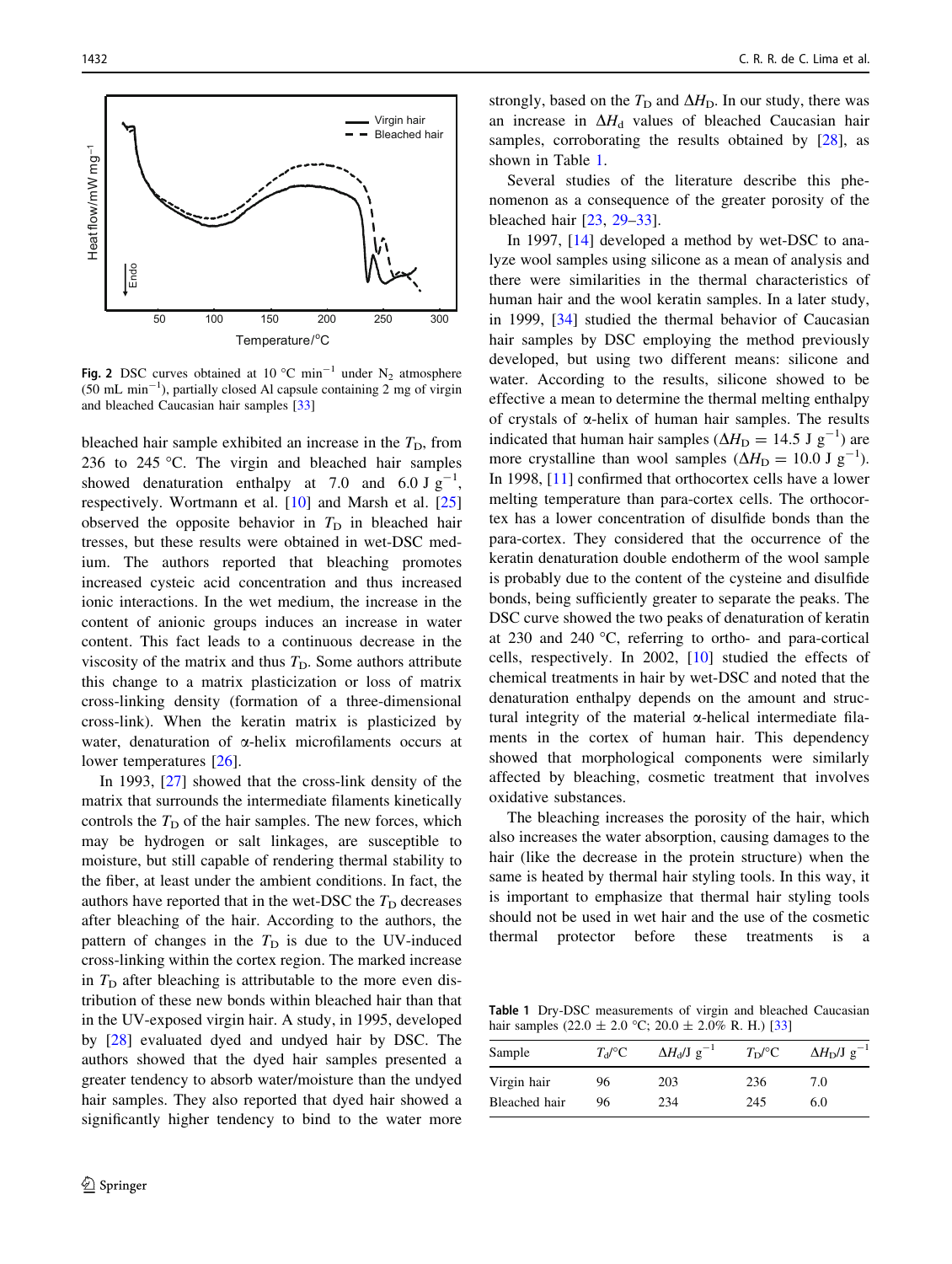suitable because the heat can cause more damage to the bleached hair than virgin hair.

In 2003, a study by  $[30]$  $[30]$  combined the DSC and gas chromatography (GC) techniques to quantify the dehydration energy and content of the water of the dyed hair samples treated with *leave-on* and *rinse-off* products. The results indicated a difference in the values of  $\Delta H_D$  and the percentage of water present in the control and treated hair samples, and this fact can be attributed the ingredients of cosmetic product. The authors suggested two hypotheses to explain the greater energy required to release water from the hair: The treatments increase the water content in the hair fibers samples, or/and the treatments prevent the release of water and therefore, require more energy. Such interference may be due to the formation of a barrier (film) and/or the presence of hydrophilic substances in the composition.

In 2004, a research developed by [[35\]](#page-7-0) studied the thermal behavior of hair samples by TG and DSC. The TG curves presented a mass loss between 5 and 8%, corresponding to the water content absorbed by the hair. DSC curves of the hair samples showed melting enthalpy of  $\alpha$ helix between 230 and 233  $\degree$ C and thermal decomposition of the hair fiber after 250 °C.

In 2005, [[12\]](#page-7-0) studied the behavior of the  $T_D$  of human hair samples by DSC with different moisture contents. The authors adopted a technique using silicone as thermal mean. The denaturation temperature of the  $\alpha$ -helix in human hair varied according to the moisture content (205–155 °C for dry and moisture content of 23% R.H. hair samples, respectively). However, the melting enthalpy of the dry hair samples was kept almost constant, leading to the conclusion that there are well-defined crystallites in human hair keratin.

Many consumers perform thermal and chemical straightening on wet hair (or in places with high relative humidity). However, these procedures may cause greater damage to the structure of the hair, and this way, studies with different methodologies are very important to explain the behavior of the hair subjected to these thermal treatments.

Still in 2005, [[23\]](#page-7-0) evaluated the changes in the denaturation of human hair keratin submitted to bleaching and chlorinating treatments. The authors observed an increase in  $T_D$  of hair by dry-DSC measurements and attributed this increase to the fact that these two processes promote the increase in ionic interactions, increasing the stability of the keratin structure and changing the  $T<sub>D</sub>$  to higher values. The reactive environment may have increased the concentration of cysteic acid, produced by the oxidation of cystine and therefore shifting the denaturation temperature to higher values. In contrast,  $\Delta H_D$  values decreased with increasing immersion time in the oxidant solution. That is, more energy was required to disrupt the keratin crystalline structure of the untreated hair than for the chemically treated hair. In 2007, [\[29](#page-7-0)] also reported an increase in  $\Delta H_D$ of bleached Caucasian hair samples subjected to the cosmetic formulation by dry-DSC. Three endothermic peaks around 235, 244 and 250  $^{\circ}$ C were attributed to denaturation of keratin. Above the temperature of 350  $\degree$ C, there was a complete oxidative degradation of the hair.

In 2008, the denaturation of the  $\alpha$ -helix proteins and the effects of the reducing and oxidative cosmetic treatments in hair samples employing wet-DSC measurements were studied by [[36\]](#page-7-0). The results showed that there were differences in thermal denaturation fraction of the  $\alpha$ -helical human hair samples subjected to such treatments. The kinetic parameters (activation energy and pre-exponential factor) were determined from DSC curves by applying the Friedman method.

In 2009, [[37\]](#page-7-0) proposed a non-isothermal kinetic mechanism to describe the process of thermal denaturation of  $\alpha$ keratin in hair samples by wet-DSC. According to the authors, the kinetic mechanism is autocatalytic and the calculation of the activation energy allowed concluding that the thermal denaturation process corresponds to the breaking of S–S bonds between the main morphological components of the matrix.

Still in 2009, [\[38](#page-7-0)] used wet-DSC and combing techniques to test the efficiency in the thermal protection of the cosmetic compositions (acrylates copolymer VP/DMAPA and polyquaternium 55) in hair subjected to heat flat iron. This method was used for the quantification of the hair fiber fragmentation as a measure of the alleviation of weakening of the hair fiber caused by thermal protective composition. This method indicated that two polymers provided higher thermal protection not only to the surface but also to the cortex of the hair fibers. In 2010, [[24\]](#page-7-0) studied the changes in human hair submitted to chemical and photochemical oxidative processes. DSC was utilized along with other analytical techniques as a tool to understand the results. The authors verified that the decomposition temperature of the hair sample increases with UV irradiation time and that it increases more prominently after a bleaching step. The increase in  $T<sub>D</sub>$  is indicative of some embrittlement of the hair fiber, possibly due to new molecular forces set up within it compensating or even overriding the effects of the lost disulfide bonds. Upon irradiation and/or bleaching, the hair fiber progressively becomes brittle as evidenced by the increased denaturation temperature, as discussed previously.

In 2010, [\[39](#page-7-0)] investigated the thermal damage caused by using heat styling and thermal protection of the cosmetic products (polyquaternium-55 polymer, VP/DMAPA acrylates copolymer and VP/acrylates/lauryl methacrylate copolymer) by wet-DSC. The results indicated the decrease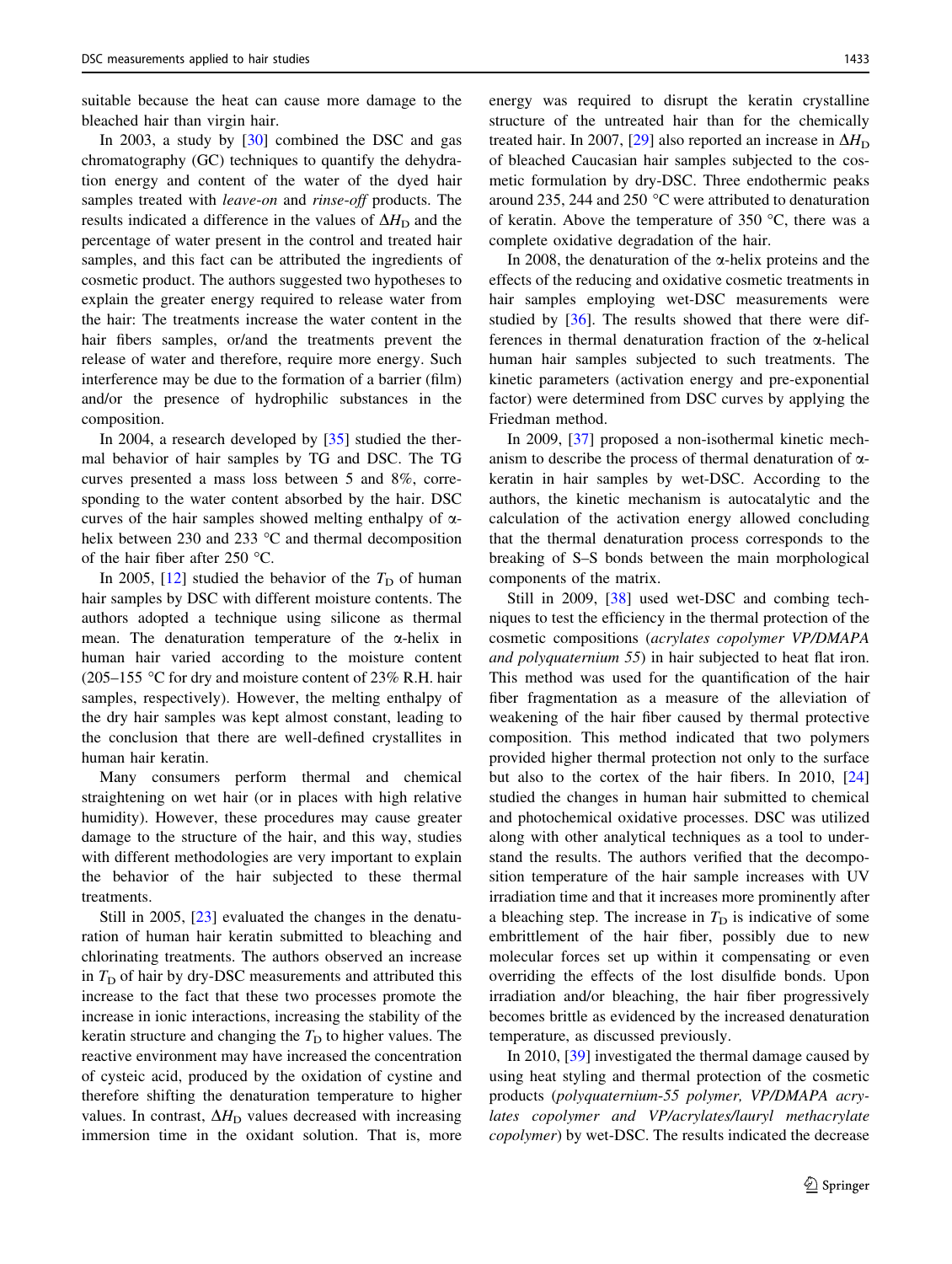in the  $\alpha$ -keratin content around 97% with pre-treatment with VP/acrylates/lauryl methacrylate copolymer. In 2011, [\[9](#page-7-0)] studied the thermal decomposition of the hair samples by DSC heated to different temperatures (230, 240 and  $250 \degree C$ ) and demonstrated by MEV images that the material of the cortex melts at about 240  $^{\circ}$ C and flows out of the surrounding cuticle area, thereby forming microtubes of enfolded cuticle material. According to the author, the cortex which contains about 21–22% of ordered (crystalline) material melts, while the cuticle which is composed of amorphous cross-linked material remains intact. They attributed this result to the different morphologies of both layers, which is most likely the reason for the formation of these microtubes.

Studies by [[32\]](#page-7-0) showed the influence of dye containing conditioning agents (silanetriol and panthenol, PEG-12 dimethicone, hydrolyzed silk protein, hydrolyzed milk and lactose) in hair by TG and DSC. The results showed that oxidative treatment damaged hair fibers, reducing the moisture content in relation to treated hair. The incorporation of conditioning agents in formulation decreased the damage caused to the hair from the hair dyeing.

Still in 2011, [\[40](#page-7-0)] identified the compounds degradation formed in the thermal degradation of samples from sheep's wool, human hair and chicken feathers by the techniques of TG/DSC (dry-DSC) coupled with the FTIR and GC-MSD (gas chromatography–mass selective detector). Only small differences were observed between the studied keratin samples. The degradation started with the formation of ammonia and  $CO<sub>2</sub>$  (from 167 to 197 °C, respectively); the thermal degradation started with the formation of ammonia and  $CO<sub>2</sub>$  (from 167 and 197 °C, respectively), then the formation of inorganic sulfur-containing compounds (SCS, SCO, H<sub>2</sub>S and SO<sub>2</sub> at 240, 248, 255 and 253–260 °C, respectively) and water at  $255^{\circ}$ C. According to the authors, thiols are formed in two stages (257 and 320  $^{\circ}$ C) and nitriles are formed in maximum at 340  $^{\circ}$ C until about 480  $^{\circ}$ C. Phenol and 4-methylphenol are the most important degradation compounds, formed at 370 and 400  $^{\circ}$ C, respectively. Nitrogen was present mainly as aliphatic nitriles/aromatic amides and pyridines, whereas sulfur was found principally as sulfides, thiols, thiophenes and triazoles.

These data are alarming because in the day-to-day life hair can be subjected to thermal treatments around 200  $^{\circ}$ C and some chemical treatments employing heat flat iron to temperatures substantially higher than 200 °C. Based on the results of [\[39](#page-7-0)], it was possible to determine which gases can be eliminated during these types of treatment. However, if these volatiles were formed during heating of hair, the thermal decomposition of hair components may be derived of: (a) fatty material, for example the 18-methyl eicosanoic acid, or 18MEA, a fatty acid attached itself to the cysteine of the protein layer and provided hydrophobicity to hair, (b) and/or protein material (amino acids containing sulfur and nitrogen, for example) increasing the damage. Many spectrophotometric methods to quantify hair protein loss were used over the years and have been suggested for the purpose of measuring total protein from the hair in the association with the DSC results [[41\]](#page-8-0).

In 2012,  $[42]$  $[42]$  studied thermal denaturation of  $\alpha$ -keratin in human hair samples by modulated DSC. The authors reported that this event started at  $210-220$  °C and is related to pyrolysis of cortex proteins. [\[43](#page-8-0)] investigated the possibility to measure protein denaturation of the hair samples with fast differential scanning calorimetry and observed the phenomena of water evaporation and pyrolysis. The authors stated, however, that the protein denaturation peaks were obscured by the water evaporation and pyrolysis phenomena, as the current set up only allows dry-DSC measurements.

In 2013, [[44\]](#page-8-0) reported an influence of the pH values on the treatment of keratin in hair by wet-DSC measurements. The hair damaged by oxidative treatment with low-pH solution shows a significant increase in enthalpy and a shift in the  $T<sub>D</sub>$  toward higher temperature for the denaturation of the keratin. The DSC results were associated with the amino acid analysis, tensile measurements, X-ray analysis and Raman spectroscopy. However, the results did not indicate significant changes in chemical structure or crystallinity of the keratin to account for the shifts of  $T_D$  and  $\Delta H_{\rm D}$ . The authors proposed a three-phase model for keratin fibers, in which the non-helical terminal domains of keratin promote filament interactions and control the thermal properties of keratin intermediate filaments. The interface phase, whose strength was increased at low values of pH, scaffolds the intermediate filaments and, in this way, controls the thermal stability. The thermal denaturation of the intermediate filaments could occur only after the scaffold was irreversibly damaged.

The effect of three botanical actives (Cystoseira compressa extract, Lepidium meyenii extract and Carob tree extract) in hair samples was studied by [\[31](#page-7-0)]. Scanning electron microscopy (SEM) and brightness measures were selected to evaluate the efficacy of these raw materials in the dyed hair samples. The authors verified that the application of botanical extracts reduced the permeability of the fiber and increased their crystalline integrity. With an efficacy study of hair products, the Cystoseira compressa seaweed and Carob tree extracts indicated a higher capacity on cystine reformation of the damaged cortex cells and a higher coating capacity, respectively. Lepidium meyenii and Carob tree extracts indicated an increase in the tensile strength of the hair samples providing an improvement in the integrity of the hair fibers. The authors suggested that this increase could be explained by two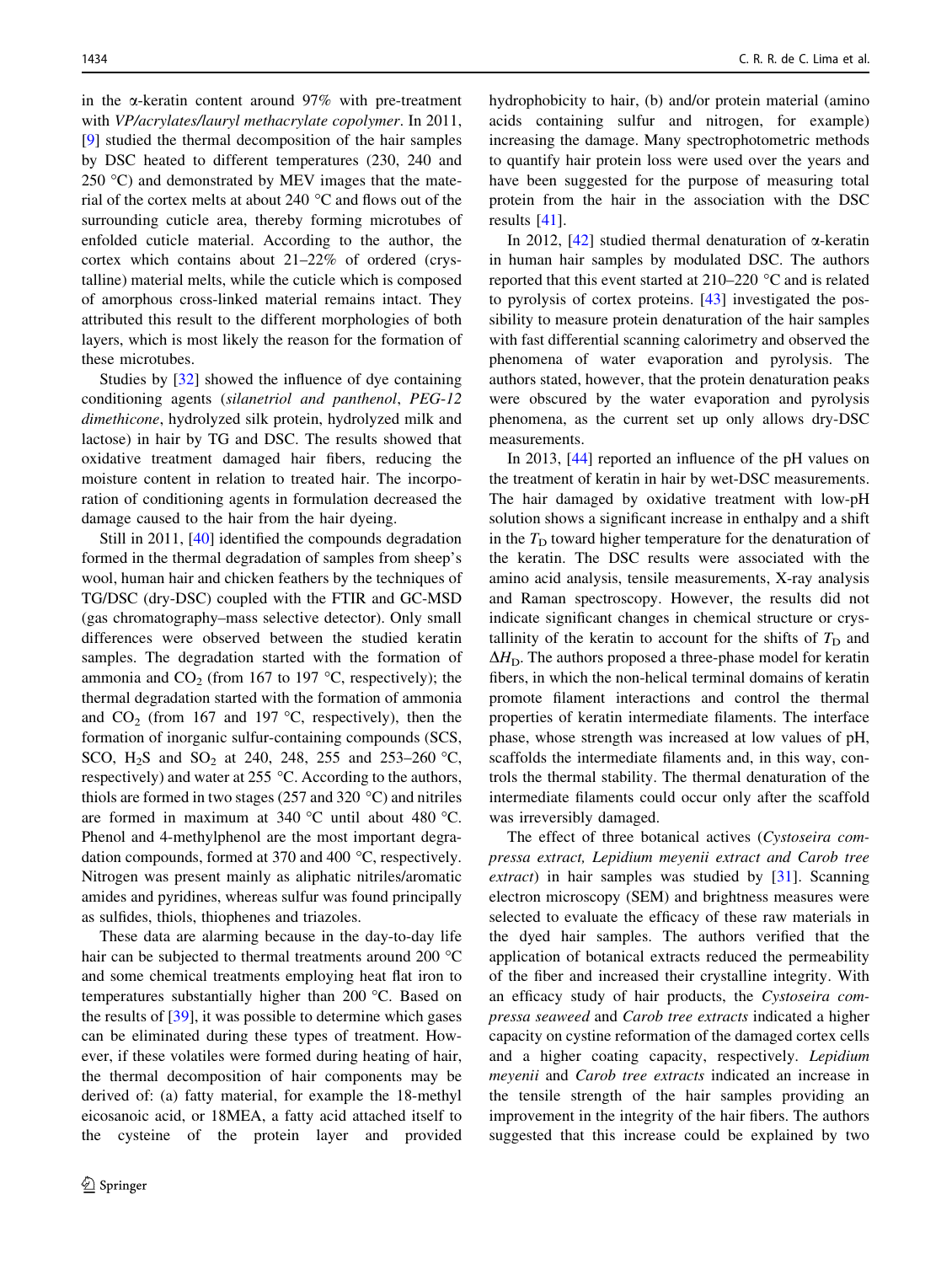hypotheses: the first is that there was an increase in the water content in the hair fibers due to the botanical actives. The other possibility was that some functional groups present in the extracts bonded with cystine within the hair fiber restored from some broken disulfide bonds in the oxidation treatment.

In 2013, [[45\]](#page-8-0) studied the efficiency of a cationic silicone (quaternium 22) incorporated in a microemulsion conditioner and applied in hair by DSC measurements. The results showed a reduction in the temperature of denaturation caused by thermal damage. The improvement was 70–80% for thermal protection, which can be attributed to improvement in the deposition of silicone quaternium-22 from the microemulsion. The hair denaturation temperature is a significant parameter in assessing the degree of damage to the keratin structures.

In 2015, [[46\]](#page-8-0) evaluated hair samples treated with hairstraightening formulations containing 2.0, 5.0 and 10.0% of formaldehyde by DSC and the study showed that increase in formaldehyde concentration in the formulation decreased the crystalline integrity of the fibers causing a decrease in the  $\Delta H_{\rm D}$  values. This is a challenge to the researchers of the cosmetic industry, especially those that produce the ''progressive brushes.'' These products use formaldehyde as a straightener active and employ thermal hair styling tools to promote better efficiency in the straightening of the hair fibers. Formaldehyde is one of the best known and belongs to this class of straighteners, but it is prohibited by regulatory agencies of cosmetic products in Brazil, since it is harmful to health in certain concentrations, as discussed previously.

Still in 2015, [[47\]](#page-8-0) characterized samples of hair of the main ethnic groups (afro-ethnic, oriental and Caucasian) by DSC and TG. DSC results showed two main events up to  $250 \degree$ C for all hair samples analyzed: dehydration (endothermic event), which was observed in the TG curves and the melting/denaturation peak temperature of the crystalline phase of the hair keratin (endothermic event). A third peak, endothermic event, appears soon after the  $T<sub>D</sub>$ , forming a bimodal shape. This behavior can be related to the orthoand para-cortical cells, respectively, according to a previous study by [\[11](#page-7-0)]. In 2016, [[13\]](#page-7-0) reported difficulty in the interpretation of dry-DSC and wet-DSC measurements data from hair samples and the effect of cosmetic treatments. According to the authors, the two ways of investigating the hair fibers by DSC showed some obstacles that have to be considered, especially when such data are used for product claims substantiation. Additionally, regarding the DSC, other techniques like X-ray diffraction, tensile stress–strain should be employed in this type of research to support the results and thus provide more robust data.

Thus, there is a need for research involving a greater variety of techniques in order to clarify and broaden the

knowledge about the thermal denaturation of hair. Techniques such as SAXS (small angle X-ray scattering), Fourier transform infrared spectroscopy and mass spectrometry are interesting alternatives and, when associated with DSC, may enlarge the scientific findings.

The following describes the experimental part that corroborates the scientific findings cited in this article.

## Materials and methods

#### Material

The virgin and bleached hair tresses were commercialized by De Meo Brothers<sup>®</sup> (NY, USA).

### Methods

#### DSC analysis

The hair tresses were washed with a 10% w/v dispersion of sodium lauryl sulfate with digital massage for 2 min. They were then rinsed with distilled water to completely eliminate the detergent  $[32]$  $[32]$ . The hair samples were cut into snippets and stored under room conditions (25 °C, 65%) H.R.) to ensure constant water content. Dry-DSC measurements were taken on hair snippets samples using a cell DSC model 50 (Shimadzu® Corporation, Kyoto, Japan), heating rate of 10 °C min<sup>-1</sup> (25–550 °C), under dynamic  $N_2$  atmosphere (100 mL min<sup>-1</sup>) and Al capsule partially closed containing 2 mg of sample [\[33](#page-7-0)]. The DSC curves of the experiments are shown in Fig. [2](#page-3-0).

## Conclusions

This review collected researches about DSC methods in the hair characterization studies. In the literature, there are two of DSC methods employed in several studies proposed in hair samples, dry-DSC and wet-DSC measurements, and they have differences between them. Both methods were used for hair analysis and have been widely used to evaluate many hair product claims. The literature reports that to evaluate the efficacy of cosmetic products in hair, the most indicated method is wet-DSC. However, to evaluate the modifications in the hair with the routine use of thermal hair styling tools, the dry-DSC measurement can be an indicated method, as it reflects the reality of the procedure the consumers use, which employs heat in direct contact with the hair fibers. However, for more robust and reliable results to support the results of DSC, this one should be associated with other techniques such as stress–strain measures, FTIR, and X-ray diffraction.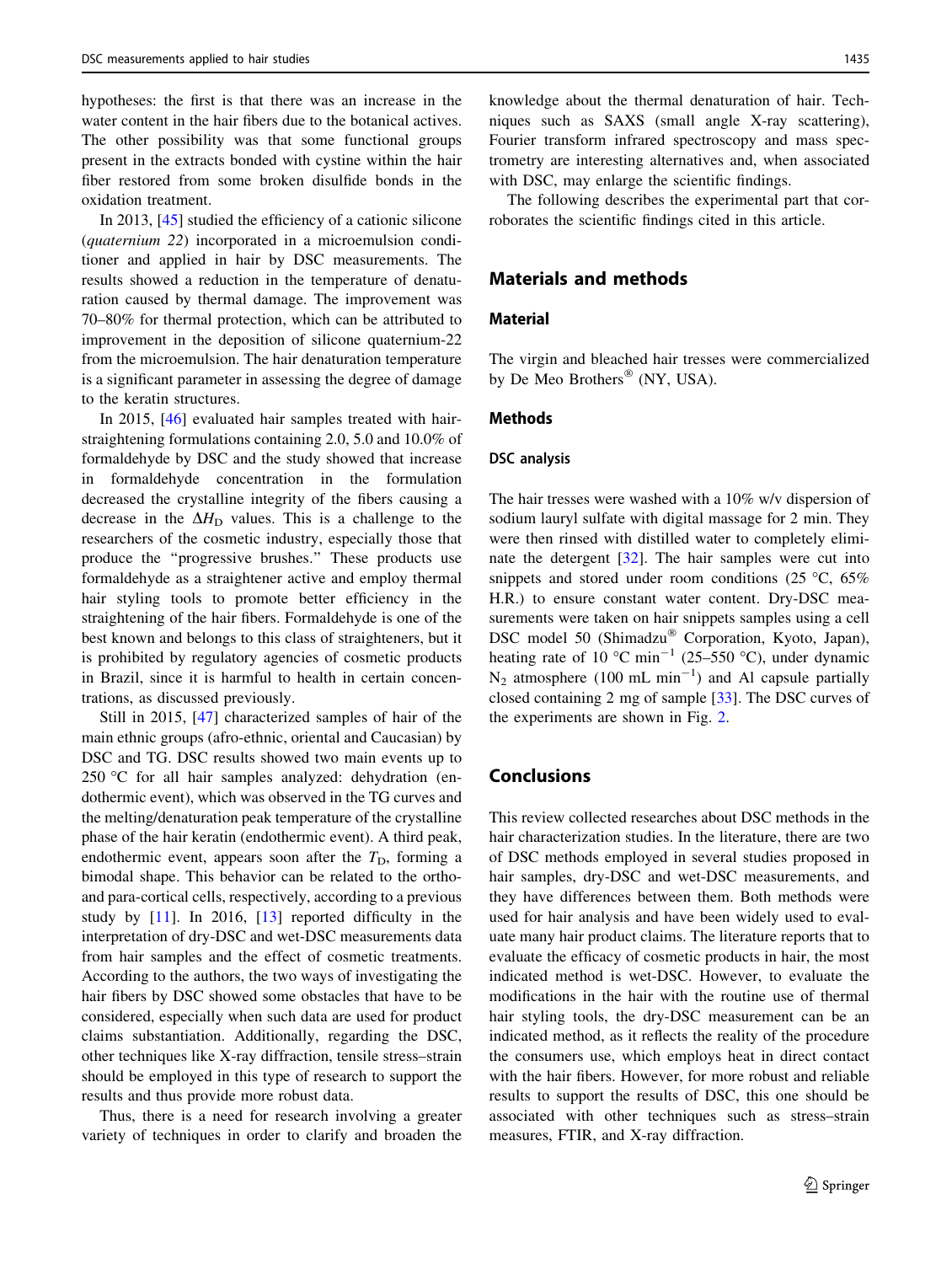<span id="page-7-0"></span>It was also observed that several factors can contribute to the embrittlement of the hair fiber, such as the use of thermal hair styling tools in virgin, discolored and/or dyed hair. The heat treatments can also cause loss of fatty and/or protein materials in the hair. And this damage can be increased if the hair is wet during the heating of these equipments. However, some cosmetic ingredients like the silicones, polymers and other film forms can affect keratin binding and its molecular structure, improving the performance of the products of thermal protection.

Therefore, the DSC is a useful tool in the evaluation of hair fibers submitted to different types of treatments and can help the researchers in the cosmetic area.

## References

- 1. Robbins CR. Chemical and physical behavior of human hair. 3rd ed. New York: Springer; 1994.
- 2. Robbins CR. Chemical and physical behavior of human hair. 4th ed. New York: Springer; 2002.
- 3. Feughelman MJ. Role of the microfibrils in the mechanicalproperties of alpha-keratins. J Macromol Sci B. 1979;16(1):155.
- 4. Zahn H. Die Fasern in der makromolekularen Chemie. Lenzinger Ber. 1977;42:19–34.
- 5. Yoo EJ. Trichology. 1st ed. Seoul: Kwangmyong Publishing; 2002.
- 6. Kim SR. Clothing materials. 3rd ed. Seoul: Kyomoonsa; 2000.
- 7. Lee JO. Hair science. 1st ed. Seoul: Hyung-Seul Publishing Company; 2004.
- 8. Spei M, Holzem R. Thermoanalytical investigations of extended and annealed keratins. Colloid Polym Sci. 1987;265:965–70.
- 9. Istrate D. Ph.D. Thesis, RWTH Aachen, Germany, 2011.
- 10. Wortmann FJ, Springob C, Sendelbach G. Investigations of cosmetically treated human hair by differential scanning calorimetry in water. J Cosmet Sci. 2002;53:219–28.
- 11. Wortmann FJ, Deutz H. Thermal analysis of ortho- and paracortical cells isolated from wool fibers. J Appl Polym Sci. 1998;68:1991–5.
- 12. Cao J, Leroy F. Depression of the melting temperature by moisture for alpha-form crystallites in human hair keratin. Biopolymers. 2005;77:38–43.
- 13. Popescu C, Gummer C. DSC of human hair: A tool for claim support or incorrect data analysis? Int J Cosmet Sci. 2016;38:433–9.
- 14. Cao J, Joko K, Cook JR. DSC studies of the melting behavior of alpha-form crystallites in wool keratin. Text Res J. 1997;67:117.
- 15. Milczarek P, Zielinski M, Garcia ML. The mechanism and stability of thermal transitions in hair keratin. Colloid Polym Sci. 1992;270:1106–15.
- 16. Schwenker RF, Dusenbury JH. Differential thermal analysis of protein fibers. Text Res J. 1960;30:800–1.
- 17. Felix WD, McDowall MA, Eyring H. The differential thermal analysis of natural and modified wool and mohair. Text Res J. 1963;33:465–71.
- 18. Crighton JS, Happey F. Differential thermal analysis of keratin and related protein fibers. In: Symposium on fibrous proteins, New York, 1968.
- 19. Crighton JS, Hole ER. The effect of heat on wools: thermogravimetry of keratin fibres. In: 5th IWTRC, Aachen, Germany, 1976.
- 20. Crighton JS, Hole ER. A study of wool in aqueous media by high pressure differential analysis. In: 7th IWTRC, Tokyo, Japan, 1985.
- 21. Humphries WT, Miller DL, Wildnauer RH. The thermomechanical analysis of natural and chemically modified human hair. J Soc Cosmet Chem. 1972;23:359–70.
- 22. Leroy F, Franbourg A, Lévêque JL. Thermoanalytical investigations of reduced hair. In: 8th International hair science symposium of the German Wool Research Institute, Kiel, Germany, 1992.
- 23. Monteiro VF, Maciel AP, Longo E. Thermal analysis of caucasian human hair. J Therm Anal Calorim. 2005;79:289–93.
- 24. Chandrashekara MN, Ranganathaiah C. Chemical and photochemical degradation of human hair: a free-volume microprobe study. J Photochem Photob B. 2010;101:286–94.
- 25. Marsh JM, Clarke CJ, Meinert K, Dahlgren RM. High pressure differential scanning calorimetry of colorant products. J Cosmet Sci. 2007;58:621–7.
- 26. Dussaud A, Fieschi-Corso L. Influence of functionalized silicones on hair fiber–fiber interactions and on the relationship with the macroscopic behavior of hair assembly. J Cosmet Sci. 2009;60:261–71.
- 27. Wortmann FJ, Deutz H. Characterizing keratins using highpressure differential scanning calorimetry (HPDSC). J Appl Polym Sci. 1993;48:137–50.
- 28. Guthrie JT, Kazlauciunas A, Rongong L, Rush S. The characterization of treated and dyed hair. Dyes Pigment. 1995;29:23–44.
- 29. Colenci AVP. Estudo de uma formulação contendo o biopolímero quitosana sobre a fibra capilar caucasiana. Thesis. Universidade de São Paulo, São Carlos, Brazil, 2007.
- 30. Belletti KMS, Feferman IH, Mendes TRO, Piaceski AD, Monteiro VF, Carre'o NLV, Valentini A, Leite ER, Longo E. Evaluation of hair fiber hydration by differential scanning calorimetry, gas chromatography and sensory analysis. J Cosmet Sci. 2003;54:527–35.
- 31. Benaiges A, Fernández E, Martínez-Teipel B, Armengol R, Barba C, Coderch L. Hair efficacy of botanical extracts. J Appl Polym Sci. 2013;128:861–8.
- 32. Gama RM, Balogh TS, França S, Sá Dias TC, Bedin V, Baby AR, Matos JR, Velasco MVR. Thermal analysis of hair treated with oxidative hair dye under influence of conditioners agents. J Therm Anal Calorim. 2011;106:399–405.
- 33. Lima CRRC. Caracterização físico-química e analítica de fibras capilares e ingredientes cosméticos para proteção. Thesis, Universidade de São Paulo, São Paulo, Brazil, 2016.
- 34. Cao J. Melting study of the a-form crystallites in human hair keratin by DSC. Thermochim Acta. 1999;335:5–9.
- 35. Éhen ZS, Novák CS, Sztatisz J, Bene O. Thermal characterization of hair using TG-MS combined thermoanalytical technique. J Therm Anal Calorim. 2004;78:427–40.
- 36. Wortmann FJ, Popescu G, Sendelbach G. Effects of reduction on the denaturation kinetics the human hair. Biopolymer. 2008;89:600–5.
- 37. Istrate D, Popescu C, Moller M. Non-isothermal kinetics of hard a-keratin thermal denaturation. Macromol Biosci. 2009;9:805–12.
- 38. Rigoletto R, Karolak J, Koelmel D. Quantification of fiber fragmentation of hair through combing as a measure of thermal protection. J Cosmet Sci. 2009;60:278–9.
- 39. Zhou Y, Rigoletto R, Koelmel D, Zhang G, Gillece TW, Foltis L, Moore DJ, Qu X, Sun C. The effect of various cosmetic pretreatments on protecting hair from thermal damage by hot flat ironing. J Cosmet Sci. 2011;62:265–82.
- 40. Brebu M, Spiridon I. Thermal degradation of keratin waste. J Anal Appl Pyrol. 2011;91:288–95.